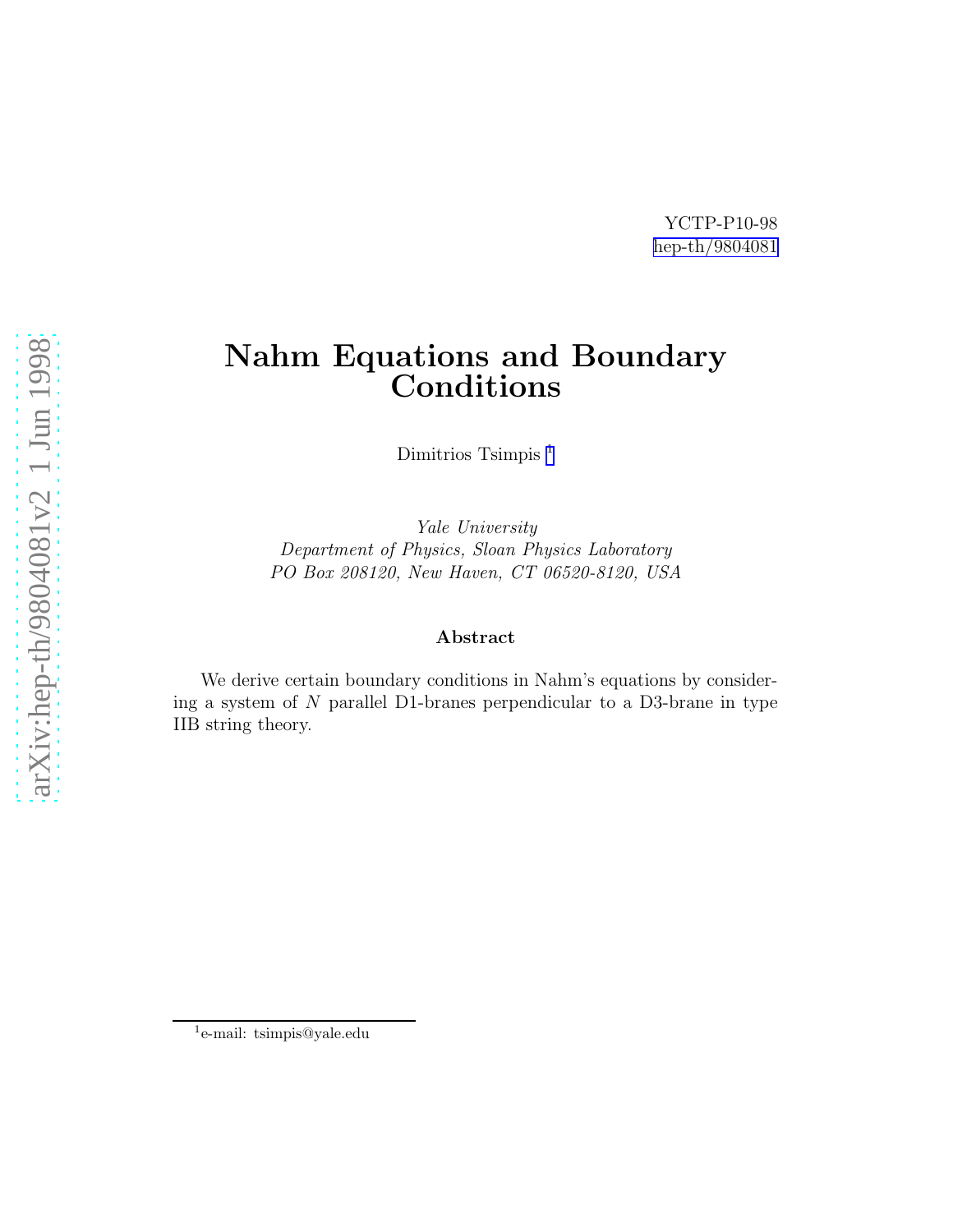### 1 Introduction

Nahm's equations for  $SU(N)$  monopoles [1] were derived using D-brane techniques (for a review see eg.  $|2|$ ) for the first time in [3]. Nahm's data however are incomplete without specifying the boundary conditions (bc) [4] and a Dbrane derivation of those was lacking. Steps in this direction have been made in  $|5,6|$ .

In this paper we show how Nahm's bc arise naturally in the context of Dbrane physics by considering (following [3]) a system in type IIB string theory of N infinite parallel D1-branes perpendicular to a D3-brane. The present analysis is relevant only to the case of discontinuous but finite Nahm's data.

In order to derive the advertised result we consider a certain reduction / truncation of the low-energy effective action on the world-volume of the D1-branes. Nahm's equations and bc then follow from the requirement of a supersymmetric vacuum.

The discontinuities in Nahm's data are encoded in the vacuum expectation values of the hypermultiplets, coming from the 1-3 sector, which appear as source terms localized on the intersection of the D1/D3 branes. This is the main result of this paper and is contained in Eq. (8) below. Similar results have recently been obtained by Kapustin and Sethi [7].

### 2 Analysis

Consider the configuration, shown in fig.1, of a D3-brane extended in  $x^{0,1,2,3}$ intersecting a system of N infinite parallel D1-branes extended in  $x^{0,9}$ , at the point  $x^9 = 0$  of the D1-branes' world volume. Let  $Q_{L,R}$  be the supercharges associated to left, right-moving degrees of freedom of the IIB worldsheet theory. A D3-brane is invariant under supersymmetry transformations  $\epsilon_L Q_L + \epsilon_R Q_R$  such that

$$
\epsilon_L = \Gamma^{0123} \epsilon_R \quad , \tag{1}
$$

where  $\epsilon_{L,R} \sim 16_+$  of Spin(1,9). Similarly the D1-brane imposes the condition

$$
\epsilon_L = \Gamma^{09} \epsilon_R \quad . \tag{2}
$$

The above two conditions imply

$$
\epsilon_L = \Gamma^{1239} \epsilon_L \quad . \tag{3}
$$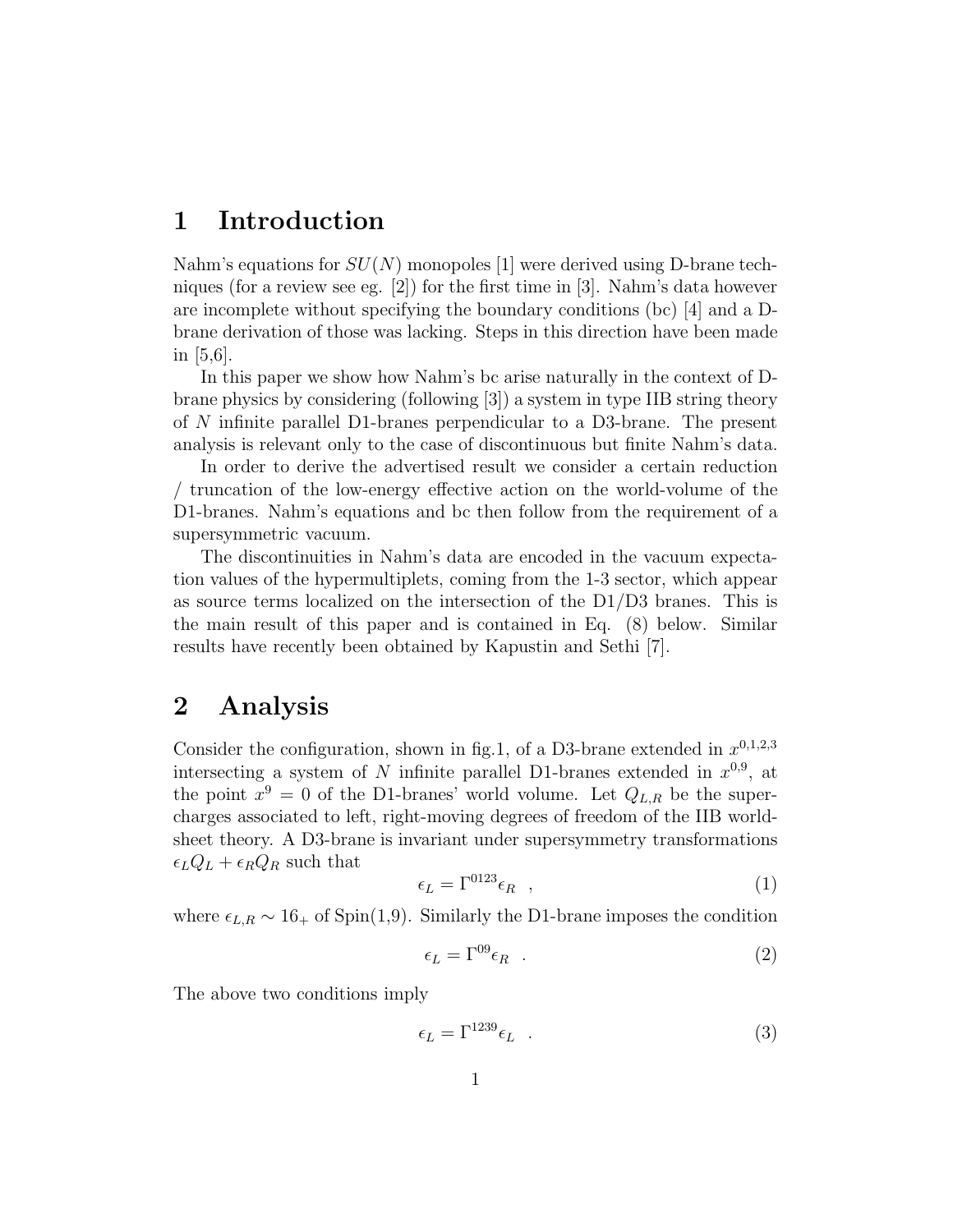Hence the supersymmetry parameter  $\epsilon_L^{\alpha A}$  must be in the  $(2_+, 4_+)$  of  $Spin(4)_{1239} \otimes Spin(1,5)_{04-8}$  where  $A(\alpha)$  is a  $Spin(4)(Spin(1,5))$  index. In addition  $\epsilon_L^{\alpha A}$  must satisfy the "SU(2) Majorana condition"

$$
\varepsilon^{AB} C^{\alpha}_{\beta} \epsilon^{BB}_L = (\epsilon_L^{\alpha A})^* \quad , \tag{4}
$$

where  $\varepsilon^{AB}$  is the rank-2 antisymmetric tensor and C is the charge conjugation matrix in  $\mathbb{R}^{1,5}_{04-8}$  (this comes from the Majorana condition in 10d). Therefore the configuration of fig.1 leaves 8 real supercharges unbroken. Note that the original ten-dimensional  $Spin(1, 9)$  invariance is broken down to  $Spin(3)_{123}\otimes$  $Spin(5)_{4-8}.$ 

It will be convenient to parametrize the unbroken supersymmetry by a pair of chiral  $Spin(4)_{1239}$  spinors  $\eta_i$  i = 1, 2, transforming as a doublet of  $SU(2)$  R-symmetry.  $SU(2)_R$  can be thought of as  $Spin(3)_{678}$  (see below).

The low-energy fields on the D1-branes' world-volume can be found by quantizing the different string-theory sectors [2,8]: The 1-1 strings give bosonic fields  $X_{mn}^M$ ,  $M = 0,...9$ , transforming as a vector of  $SO(1,9)$  and a Majorana-Weyl fermion  $\psi_{mn}$  in 10d. These fields are in the adjoint of  $SU(N)$ :  $m, n = 1,...N$ . The 1-3 sector gives a spinor of  $Spin(4)_{1239}$  and a spinor of  $Spin(1,5)_{04-8}$ , both in the fundamental of  $SU(N)$ . (A GSO projection matching bosonic and fermionic degrees of freedom should be imposed). There are also fields coming from the 3-3 sector but these are external and will not be taken into account here.

We will consider the situation where the branes do not fluctuate along  $x^{6,7,8}$  and we will set  $X^{6,7,8} = 0$ . We also gauge away the longitudinal component  $X^0$  of the gauge field of the D1-branes' world-volume. Moreover, anticipating Nahm's equations, we will require that the fields be time-independent and that they depend only on  $x^9$ , which we denote by s. The original 10dimensional spacetime symmetry is thus further broken down to a *global*  $Spin(3)_{123} \otimes Spin(2)_{45} \otimes Spin(3)_{678}.$ 

The fields  $X^4, X^5, X^{\mu}, \mu = 1, 2, 3, 9$ , constitute the bosonic part of the Yang-Mills multiplet of the Euclideanized version of " $N = 2$  matter" theory in 4d [9] reduced to one spatial dimension, namely  $x^9$ . Of course upon dimensional reduction only the  $Spin(3)_{123}$  subgroup of the  $Spin(4)_{1239}$  symmetry of the 4d theory survives as a (global) symmetry of the low-energy effective action. The full field content is organized as follows:

**Yang-Mills multiplet**:  $X^9$  the world-volume "gauge field";  $X_{mn}^a$  a = 1, 2, 3, a vector of  $SO(3)_{123}$ ;  $X_{mn}^4$ ,  $X_{mn}^5$  an  $SO(2)_{45}$  doublet of real bosons;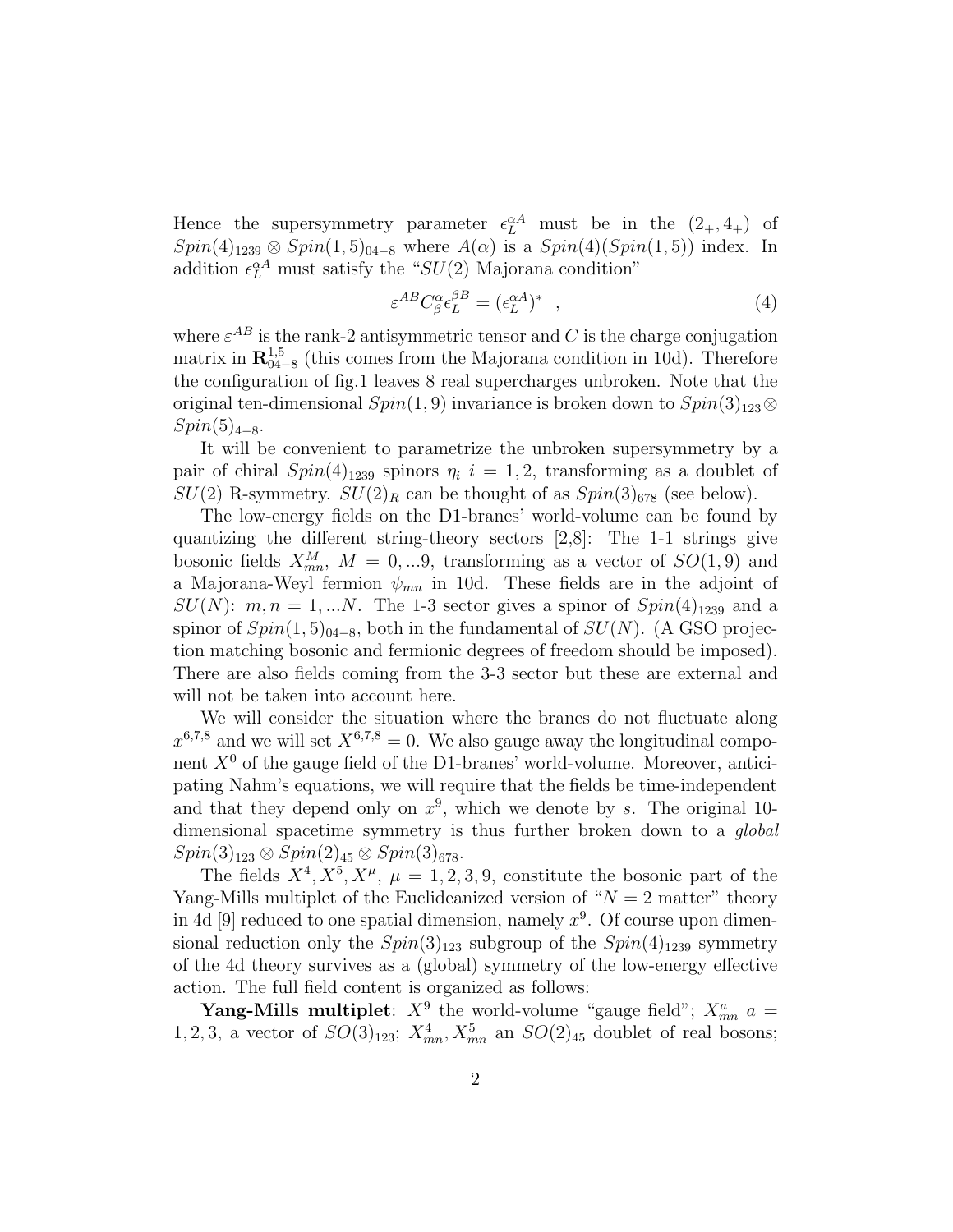$\lambda_{imn}$  i = 1, 2, an  $SU(2)_R$  doublet of  $Spin(3)_{123}$  spinors. All the fields in the Yang-Mills multiplet are in the adjoint of  $SU(N)$ :  $m, n = 1, ...N$ .

**Hypermultiplets**: An  $SU(2)_R$  doublet of complex bosons  $h_{im}$   $i = 1, 2;$ a spinor  $\chi_m$  of  $Spin(4)_{1239}$  (which should really be thought of as a pair of  $Spin(3)_{123}$  spinors). All the matter fields are in the fundamental of  $SU(N)$ :  $m = 1, ... N$ .

The hypermultiplets live on the intersection of the D1/D3-branes and are thus localized at the point s=0 on the D1-branes' world-volume.

For an off-shell realization we have to include the auxiliary bosonic fields  $D_{ijmn} = D_{jimn} = (D_{i'j'mn})^* \varepsilon_{ii'} \varepsilon_{jj'}$  (a triplet of  $SU(2)_R$  in the adjoint of  $SU(N)$  and  $F_{im}$  (an  $SU(2)_R$  doublet in the fundamental of  $SU(N)$ ).

The low-energy effective Langrangian reads (after setting  $g_{YM} = 1$ ):

$$
L = L_{kinetic}(X^9, X^a, X^4, X^5, \lambda_i) + L_0 + \delta(s) \{ L_{kinetic}(h_{im}, \chi_m) + L_{interaction} \}
$$
\n(5)

where

$$
L_0 = \frac{1}{2} Tr\{ (D^2 - ([X^4, X^5])^2 \} + fermions
$$
 (6)

and

$$
L_{interaction} = |F_{im}|^2 + h_{im}^* [(X^4)^2 + (X^5)^2]_{mn} h_{in} + D_{ijmn} h_{im}^* h_{jn} + fermions
$$
\n(7)

The Langrangian is invariant under SUSY transformations parametrized by  $\eta_i$ <sup>1</sup>. For a supersymmetric vacuum we must require the vanishing of the SUSY variation of the gaugino. Setting  $X^9, X^4, X^5 = 0$  and taking into account the equations-of-motion for D, this condition reduces to

$$
\frac{dX^a}{ds} + \varepsilon^{abc}[X^b, X^c] = -i\delta(s)\sigma_{ij}^a h_i^* \otimes h_j \quad , \quad a, b, c = 1, 2, 3 \tag{8}
$$

where  $\sigma^a$  are the Pauli matrices. Equation (8) is easily seen to reproduce Nahm's bc (Nahm's equations are just: left-hand-side of  $(8)=0$ ) in the case of discontinuous but finite  $X^a(s)$ . The discontinuities in the mathematical literature are given in terms of a rank-one  $N \times N$  complex matrix which is parametrized by two complex N-vectors, the  $u_0, u_1$  of [4]. These are essentially the  $h_{1m}$ ,  $h_{2m}$  of Eq.(8).

<sup>&</sup>lt;sup>1</sup>in fact the  $\delta(0)^2.0$  term in the on-shell SUSY variation of L is ambiguous. The  $\delta$ function should be thought of as receiving some kind of stringy regularization. We thank Greg Moore for pointing this out and for discussions on this issue.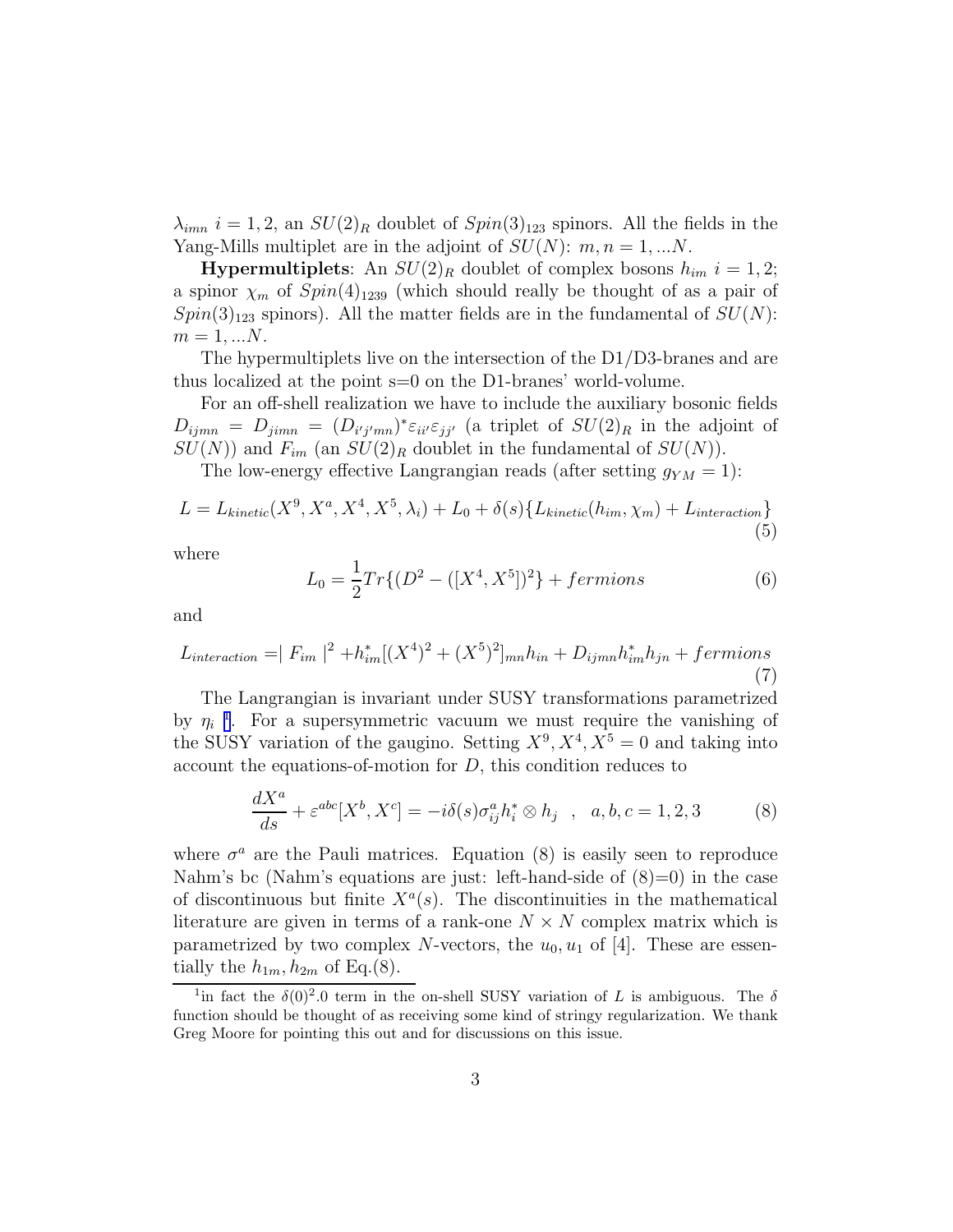## 3 Conclusion and Discussion

The discontinuity conditions in Nahm's data were derived from D-brane considerations.

It should be noted that the  $D^2$  term in the Langrangian apparently gives rise (on-shell) to an infinite-energy contribution. This is due to the singular nature of the configuration depicted in fig.1. However this picture is expected to get smoothed-out by the 1-3 sector strings in a similar to [10] manner. Another way of seeing this would be to "lift" the system to  $M$  theory [11].

In Ref. [5] it was suggested that stringy contributions will give rise to a  $\delta$ function regularization of the form

$$
\delta(s) \to \frac{1}{l_s} e^{-\frac{s^2}{l_s^2}}
$$

It would be interesting to see how can such stringy effects be taken into account in a systematic expansion in the string scale  $l_s$ . This problem will hopefully be investigated in some future work.

Note: While this paper was in the final stage of preparation an overlapping publication [7] appeared.

#### Acknowledgements

I would like to thank Greg Moore for suggesting this problem to me, for numerous discussions and for a critical reading of the manuscript. I would also like to thank Ruben Minasian for discussions.

This work was supported by DOE grant DE-FG02-92ER40704.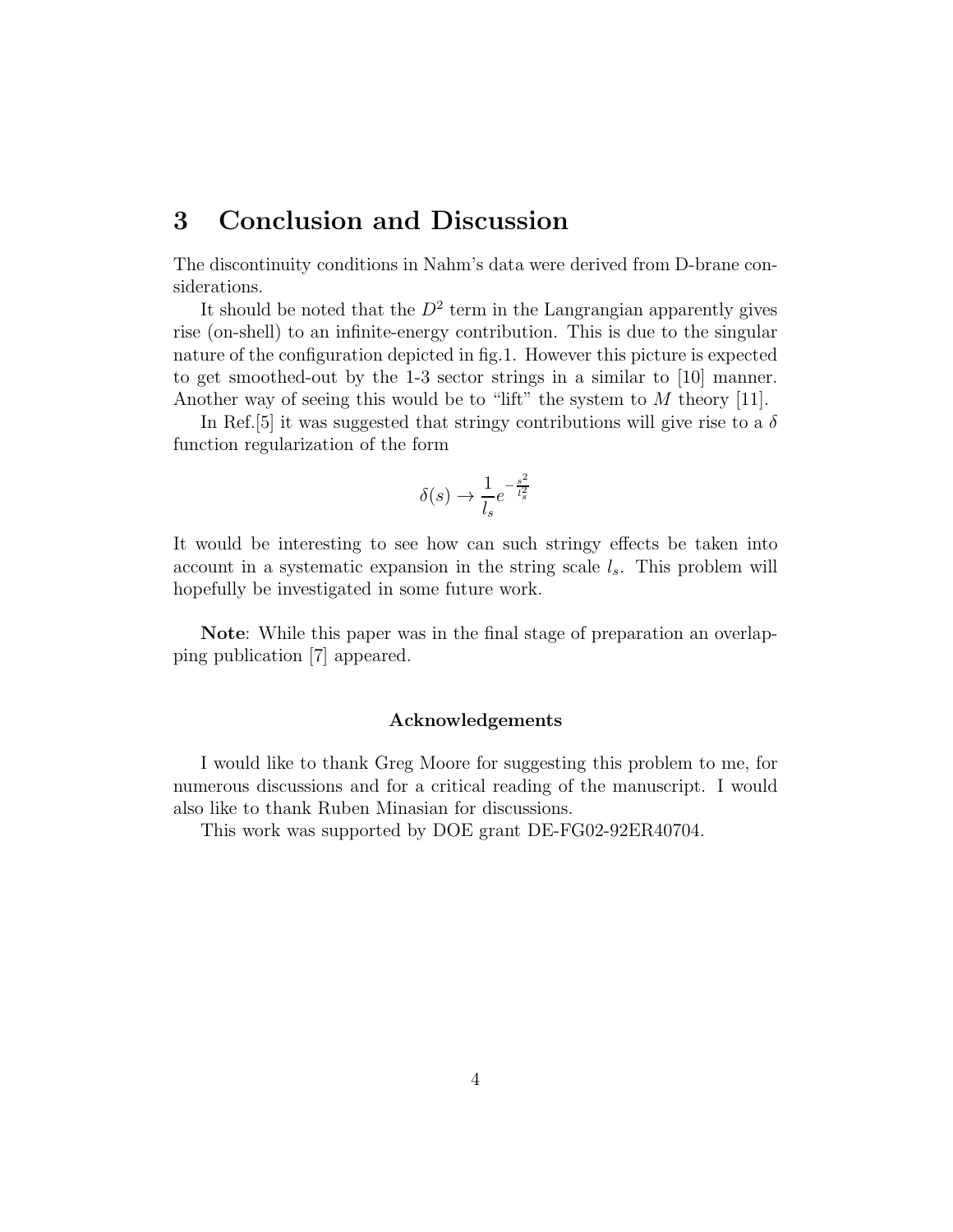#### References

- 1. W. Nahm, The Construction of All Self-Dual Multimonopoles by the ADHM Method in "Monopoles in: Quantum Field Theory", eds. Craigie et al. (World Scientific, Singapore, 1982); A Simple Formalism for the BPS Monopole, Phys. Lett. **B90** (1980) 413; E. Corrigan, P. Goddard, Construction of Instanton and Monopole Solutions and Reciprocity, Ann. Phys. 154 (1984) 253.
- 2. J. Polchinski, TASI Lectures on D-branes, [hep-th/9611050.](http://arxiv.org/abs/hep-th/9611050)
- 3. D.-E. Diaconescu, D-branes, Monopoles and Nahm Equations, hep-th/ 9608163, Nucl. Phys. B503 (1997) 220.
- 4. J. Hurtubise, M.K. Murray, On the Construction of Monopoles for the Classical Groups, Commun. Math. Phys. 122 (1989) 35.
- 5. A. Gerasimov, G. Moore, S. Shatashvilli, unpublished notes.
- 6. A. Giveon, D. Kutasov, Brane Dynamics and Gauge Theory, [hep](http://arxiv.org/abs/hep-th/9802067)[th/9802067.](http://arxiv.org/abs/hep-th/9802067)
- 7. A. Kapustin, S. Sethi, The Higgs Branch of Impurity Theories, [hep](http://arxiv.org/abs/hep-th/9804027)[th/9804027.](http://arxiv.org/abs/hep-th/9804027)
- 8. M.R. Douglas, Gauge fields and D-branes, [hep-th/9604198](http://arxiv.org/abs/hep-th/9604198).
- 9. P. West, Introduction to Supersymmetry and Supergravity, 2nd edition (World Scientific, Singapore,1990).
- 10. C. Callan, J. Maldacena, Brane Dynamics from the Born-Infeld Action, [hep-th/9708147,](http://arxiv.org/abs/hep-th/9708147) Nucl. Phys. B513 (1998) 198.
- 11. E. Witten, Solutions of Four Dimensional Field Theories via M Theory, [hep-th/9703166,](http://arxiv.org/abs/hep-th/9703166) Nucl. Phys. B500 (1997) 3.